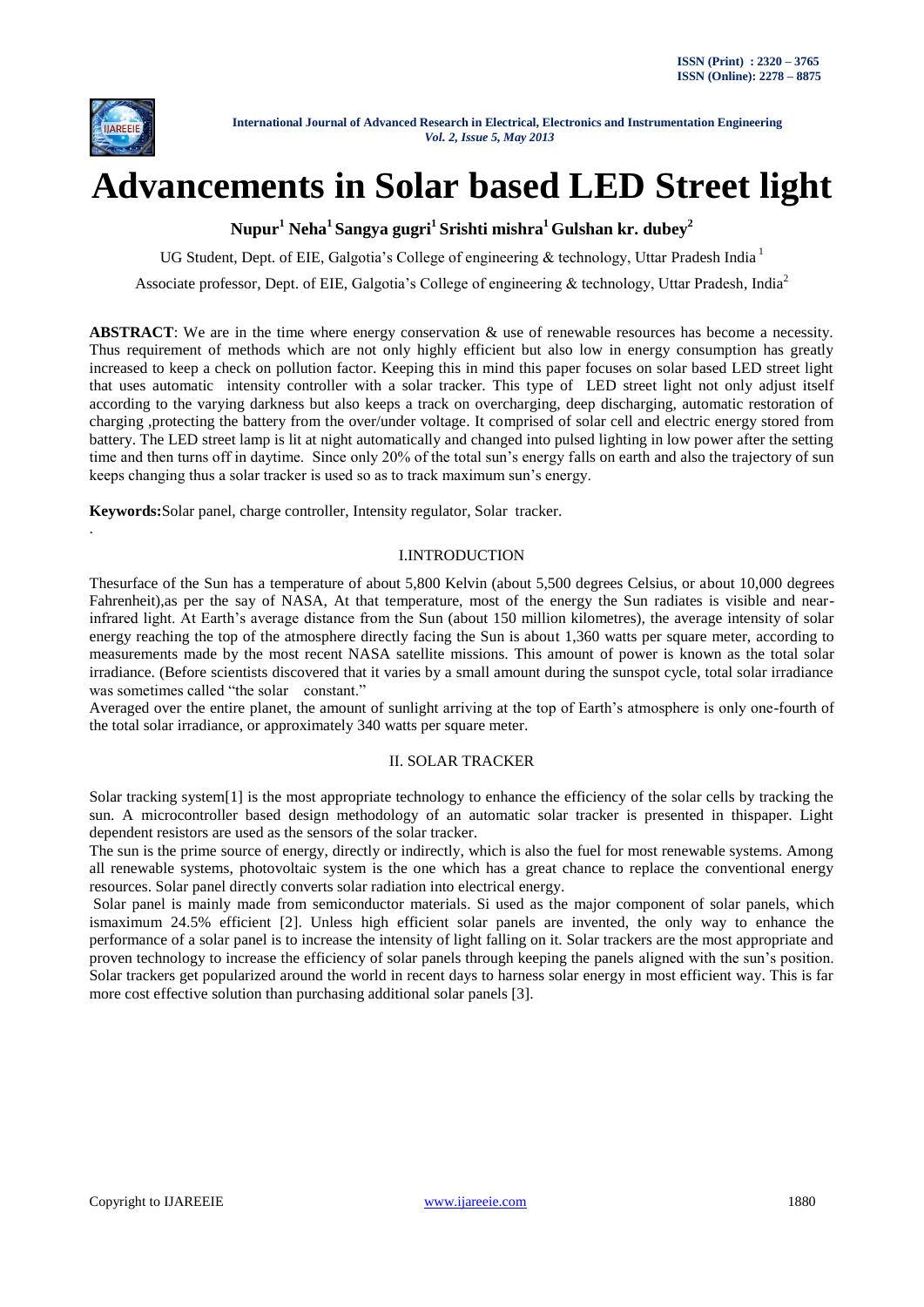

 **International Journal of Advanced Research in Electrical, Electronics and Instrumentation Engineering**  *Vol. 2, Issue 5, May 2013*



Fig. 1: LED Solar Pathway Light model LT-SOL10.

## III.TECHNOLOGY TO ENHANCE POWER OUTPUT FROM SOLAR PANEL

Increasing the cell efficiency, maximizing the power output and employing a tracking system with solar panel are three ways to increase the overall efficiency of the solar panel[4]. Improvement of solar cell efficiency is an ongoing research work and people throughout the world are actively doing research on this. Maximizing the output power from solar panel and integrating solar tracking system are the twoways where electronic design methodology can bring success.

Maximum power point tracking (MPPT) is the process to maximize the output power from solar panel by keeping the solar panel"s operation on the knee point of *P-V* characteristics.

A number of MPPT algorithms have been developed and employed around the world [5]. MPPT technology only offers the maximum power that can be received from a stationary array of solar panels at a particular time; it cannot, however, increase the power generation when the sun is not aligned with the system. Automatic solar tracker increases the efficiency of the solar panel by keeping the solar panel aligned with the rotating sun.

Solar tracking is a mechanized system to track the sun"s position that increases power output of solar panel 30% to 60% than the stationary system [6]. A few design methodology of solar tracking system has been proposed in recent days [7]-[9].

# IV. MICROCONTROLLER

The ATMEGA32 microcontroller has been used in the prototype. Microcontroller is the heart of overall system.ATMEGA32 microcontroller requires a 5 volt regulated voltage supply. "7805" voltage regulator is used to providefixed 5 volts supply to the microcontroller .ATMEGA32 has some features such as analoge comparator (AC), analog to digital converter (ADC), universal synchronous asynchronous receiver transmitter (USART), times etc. [13]. Utilization procedure of these features is given below:



Fig 2: schematic of solar tracker circuitry[2]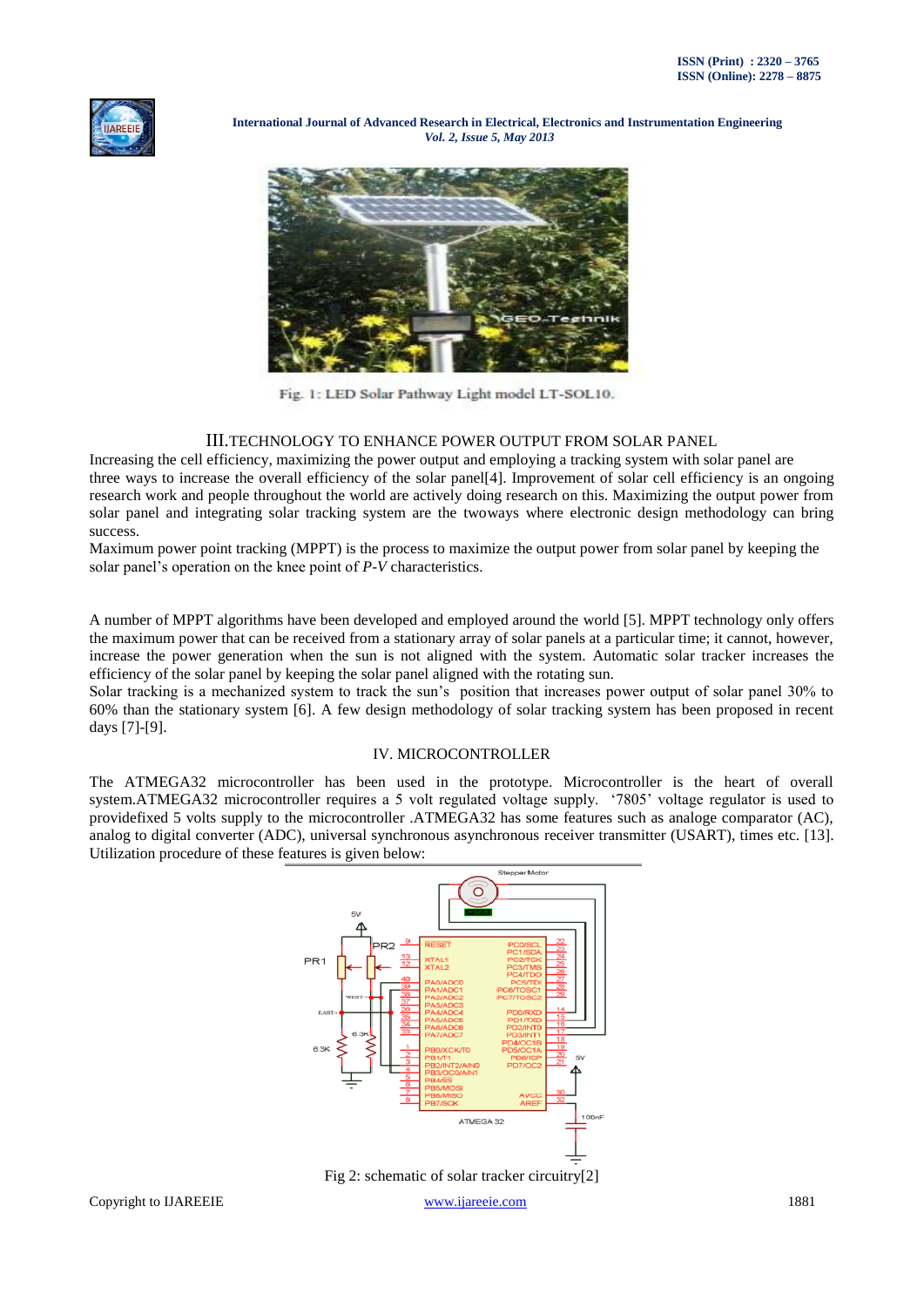

1)Analog comparator:

There are two pins which are known as analog input 0 (AIN0) and analog input 1 (AIN1). Two analog voltage signals coming from two junctions of photo resistor circuit are fed to these pins. There is a bit called analog comparator output  $(ACO)$  which is set to either '1' or '0'.

 $ACO = \begin{cases} 0 \\ 1 \end{cases}$  $\begin{bmatrix} 0 \\ 1 \end{bmatrix}$  VAINO > V AIN1 VAINI> VAIN0

2) Analog to digital converter:

Among 8 analog to digital converter input pins ADC0 and ADC1 have been used; where VVt ,is expected. Differential input is converted into digital value and the most 8 significant bits are defined

10 *ADCADC*asADC\_result to compare with threshold.

*ADC\_result*= [*VADC0 – VADC1*] digital

This threshold value, set according to the photo resistor response against the solar radiation intensity, is provided, sinceADC\_result alone might be insufficient for rotation of motor. And if ADC\_result> Threshold; motor rotates one step.

3) Timers:

Built-in timer of ATMEGA32 is utilized to create delay. The Earth rotates on its own axis, with respectto the sun 360° in a day and so it rotates,  $(360^{\circ}/24=) 15^{\circ}$  an hour or  $3.75^{\circ}$  in 15 minutes. Delay for 1.5 minutes and 15 minutes are required. These delays are mentioned as short delay and moderate delay respectively. The lasthour before sunset will provide additional energy to rotate thepanel in the initial position and so the tracker no more rotatesto the west rather it will rotate reversely. As 2 hours in day time are not considered for tracking,  $(2X15^{\circ} = 30^{\circ}$  of rotationis not required to be done by the solar tracker. Half stepping of stepper motor is considered which gives 3.75° rotation ineach stepping; approximately ((180°-30°)/3.75°=) 40 rotations are required in each day to track the sun at daylight.

Count is used for counting the number of "wait" states when weather is cloudy and ADC does not permit to rotate the motor.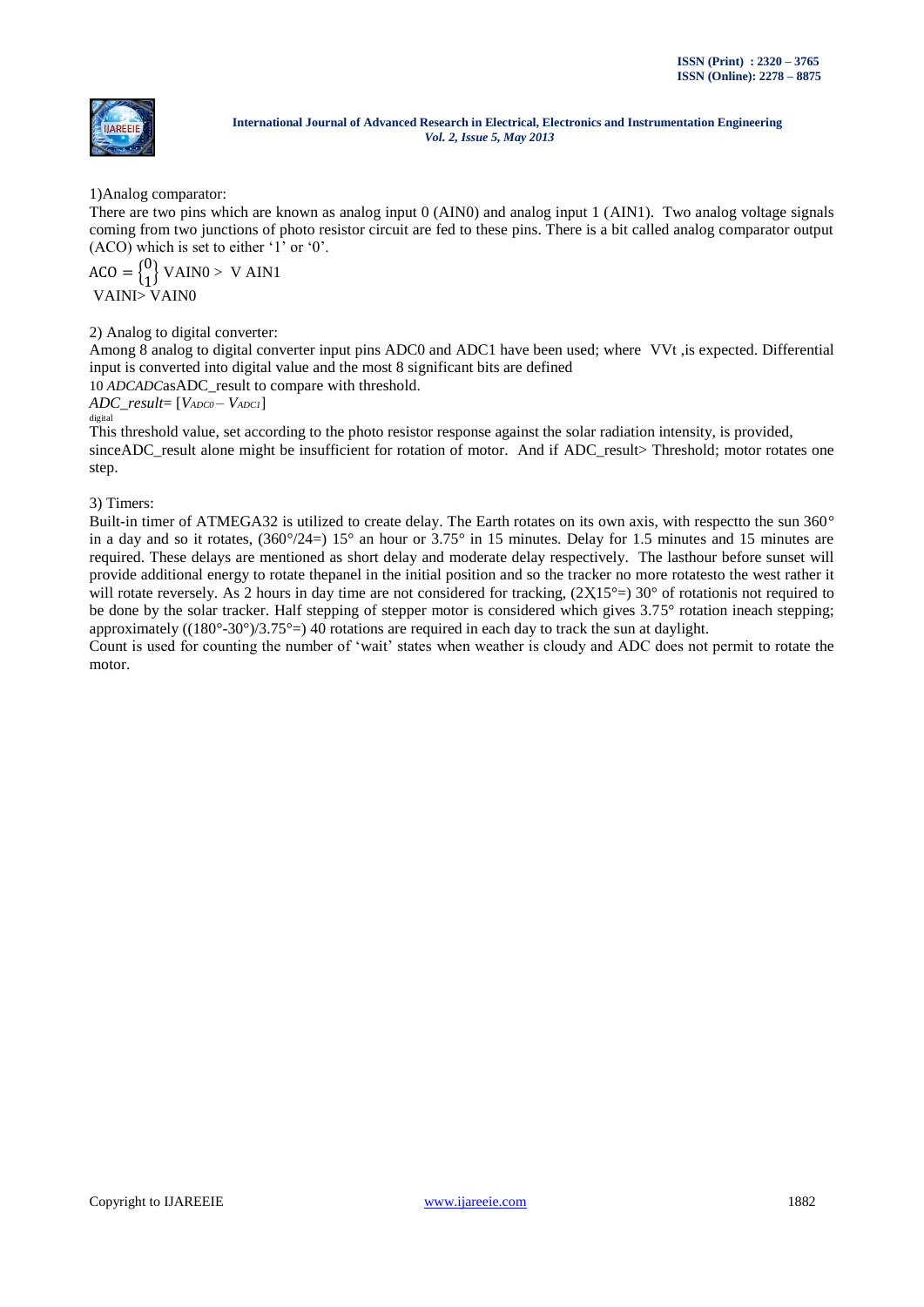

 **International Journal of Advanced Research in Electrical, Electronics and Instrumentation Engineering**  *Vol. 2, Issue 5, May 2013*



Fig 3: operational flowchart of solar tracker<sup>3</sup>

### V.CHARGE CONTROLLER

A charge controller monitors the state-of-battery to insure that when the battery needs charge-current it gets it, and also insures the battery isn't overcharged. Connecting a solar panel to a battery without a regulator seriously risks damagingthe battery and potentially causing a safety concern.

Charge controllers (or often called charge regulator) are rated based on the amount of amperage they can process from a solar array. If a controller is rated at 20 amps it means that you can connect up to 20 amps of solar panel output current to this one controller. The most advanced charge controllers utilize a charging principal referred to as Pulse-Width-Modulation (PWM) - which insures the most efficient battery charging and extends the life of the battery. Even more advanced controllers also include Maximum Power Point Tracking (MPPT) which maximizes the amount of current going into the battery from the solar array by lowering the panel's output voltage, which increases the charging amps to the battery - because if a panel can produce 60 watts with 17.2 volts and 3.5 amps, then if the voltage is lowered to say 14 volts then the amperage increases to 4.28 (14v X 4.28 amps = 60 watts) resulting in a 19% increase in charging amps for this example.

Charge controllers also offer Low Voltage Disconnect (LVD) and Battery Temperature Compensation (BTC) as an optional feature. The LVD feature permits connecting loads to the LVD terminals which are then voltage sensitive. If the battery voltage drops too far the loads are disconnected - preventing potential damage to both the battery and the loads. BTC adjusts the charge rate based on the temperature of the battery since batteries are sensitive to temperature variations above and below about 75 F degrees.

1)Battery:

Copyright to IJAREEIE [www.ijareeie.com](http://www.ijareeie.com/) 1883 The Deep Cycle batteries used are designed to be discharged and then re-charged hundreds or thousands of times. These batteries are rated in Amp Hours (ah) - usually at 20 hours and 100 hours. Simply stated, amp hours refers to the